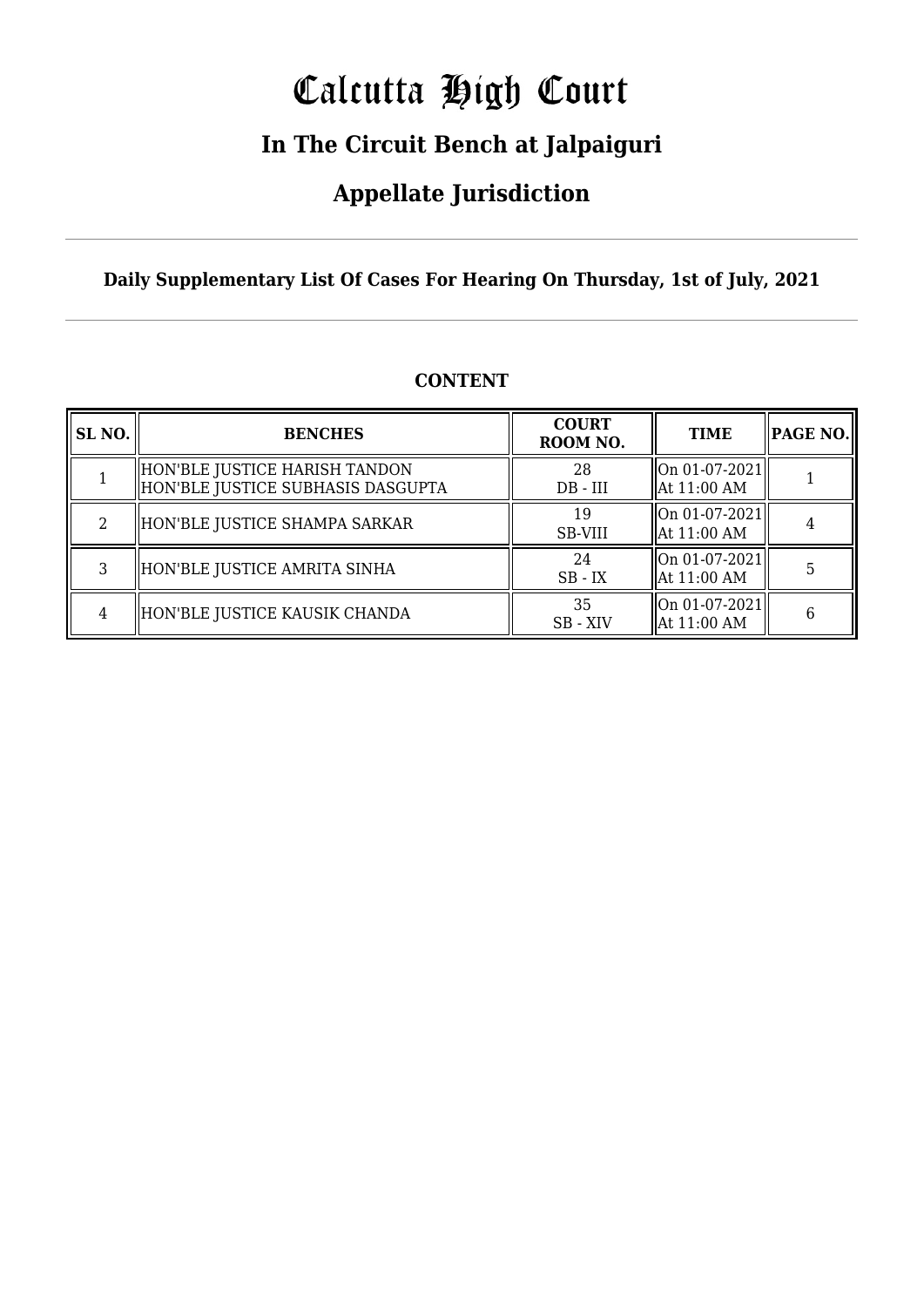

**DAILY CAUSELIST For Thursday The 1st July 2021**

**COURT NO. 28**

**DIVISION BENCH (DB - III)**

**AT 11:00 AM**

**HON'BLE JUSTICE HARISH TANDON HON'BLE JUSTICE SUBHASIS DASGUPTA (VIA VIDEO CONFERENCE)**

**FROM PRINCIPAL BENCH**

#### **APPLICATION FOR ANTICIPATORY BAIL**

| $\mathbf{1}$ | CRM/670/2021 | PRASENJIT ROY<br>VS<br><b>STATE OF WEST BENGAL</b><br>AND ORS.                        | ARNAB SAHA            |
|--------------|--------------|---------------------------------------------------------------------------------------|-----------------------|
| 2            | CRM/681/2021 | <b>SURAJIT GHOSH</b><br><b>VS</b><br>THE STATE OF WEST<br><b>BENGAL</b>               | <b>SUDIP GUHA</b>     |
| 3            | CRM/683/2021 | SHIULI BARMAN @<br>CHANDANA BARMAN<br><b>VS</b><br>THE STATE OF WEST<br><b>BENGAL</b> | <b>SUDIP GUHA</b>     |
| 4            | CRM/685/2021 | NABI HOSSAIN MIYA @<br>NAYAN AND ORS<br>VS<br>THE STATE OF WEST<br><b>BENGAL</b>      | <b>SUDIP GUHA</b>     |
| 5            | CRM/686/2021 | SAHIDAR RAHAMAN @<br>SAHIDAR ALI AND ANR<br>VS<br>THE STATE OF WEST<br><b>BENGAL</b>  | <b>SUDIP GUHA</b>     |
| 6            | CRM/687/2021 | ABHIJIT DAS @ BISWAJIT<br>VS<br>THE STATE OF WEST<br><b>BENGAL</b>                    | HILLOL SAHA<br>PODDER |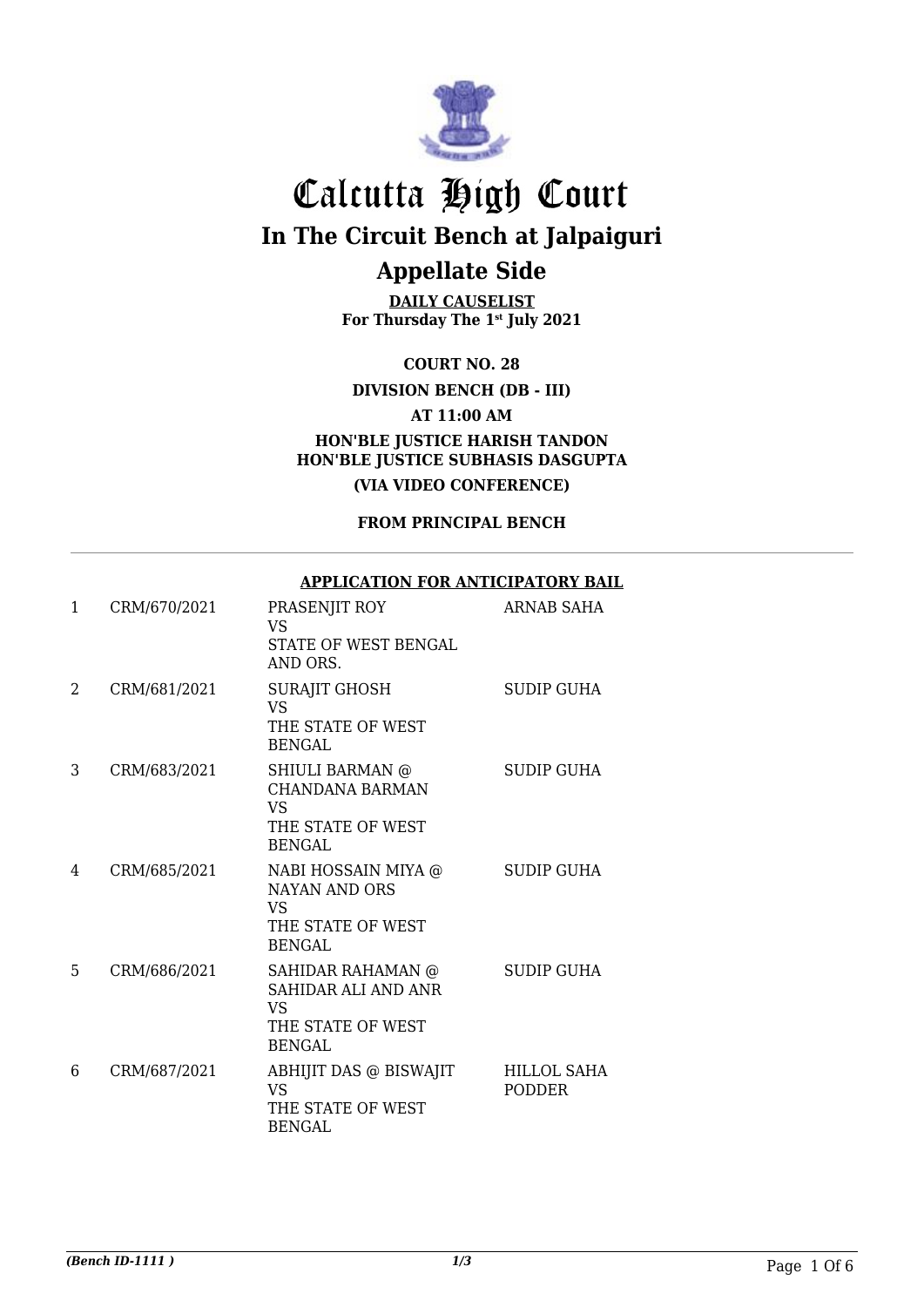| 7  | CRM/689/2021       | SUKHBIR SINGH @<br><b>SUKHABIR SINGH</b><br><b>VS</b><br>THE STATE OF WEST                | <b>HILLOL SAHA</b><br><b>PODDER</b> |
|----|--------------------|-------------------------------------------------------------------------------------------|-------------------------------------|
| 8  | CRM/691/2021       | <b>BENGAL</b><br>PACHA MADAK @<br>SUKESHWAR MODAK AND<br><b>ANR</b><br><b>VS</b>          | HILLOL SAHA<br><b>PODDER</b>        |
|    |                    | THE STATE OF WEST<br><b>BENGAL</b>                                                        |                                     |
| 9  | CRM/692/2021       | TAPASH SARKAR @ TAPAS<br><b>SARKAR</b><br><b>VS</b><br>THE STATE OF WEST<br><b>BENGAL</b> | <b>SUDIP GUHA</b>                   |
|    |                    | <b>APPLICATION FOR BAIL</b>                                                               |                                     |
| 10 | CRM/563/2021       | <b>UJJAL SARKAR</b><br><b>VS</b><br>THE STATE OF WEST<br><b>BENGAL</b>                    | <b>HILLOL SAHA</b><br><b>PODDER</b> |
|    | IA NO: CRAN/1/2021 |                                                                                           |                                     |
| 11 | CRM/658/2021       | KRISHNA CHHETRI<br><b>VS</b><br>THE STATE OF WEST<br><b>BENGAL</b>                        | MADHUSHRI DUTTA                     |
| 12 | CRM/674/2021       | DINESH BARMAN AND ANR<br><b>VS</b><br>THE STATE OF WEST<br><b>BENGAL</b>                  | SATARUDRIYA<br>MUKHERJEE            |
| 13 | CRM/680/2021       | RASHIDUL ISLAM AND ANR<br><b>VS</b><br>THE STATE OF WEST<br><b>BENGAL</b>                 | <b>HILLOL SAHA</b><br>PODDER        |
| 14 | CRM/682/2021       | BALLAV SARKAR @ RADHA<br><b>BALLAV SARKAR</b><br><b>VS</b><br>THE STATE OF WEST           | HILLOL SAHA<br><b>PODDER</b>        |
| 15 | CRM/684/2021       | <b>BENGAL</b><br>MD. NIJAMUDDIN SAYYED<br><b>VS</b><br>THE STATE OF WEST<br><b>BENGAL</b> | <b>ANIRUDDHA BISWAS</b>             |
| 16 | CRM/688/2021       | KHOKON DEBNATH<br><b>VS</b><br>THE STATE OF WEST<br><b>BENGAL</b>                         | JAYDEEP KANTA<br><b>BHOWMIK</b>     |
| 17 | CRM/693/2021       | RAHUL MIA @ RAHUL MIAH<br>AND ANR<br><b>VS</b><br>THE STATE OF WEST<br><b>BENGAL</b>      | HILLOL SAHA<br><b>PODDER</b>        |

#### **APPLICATION**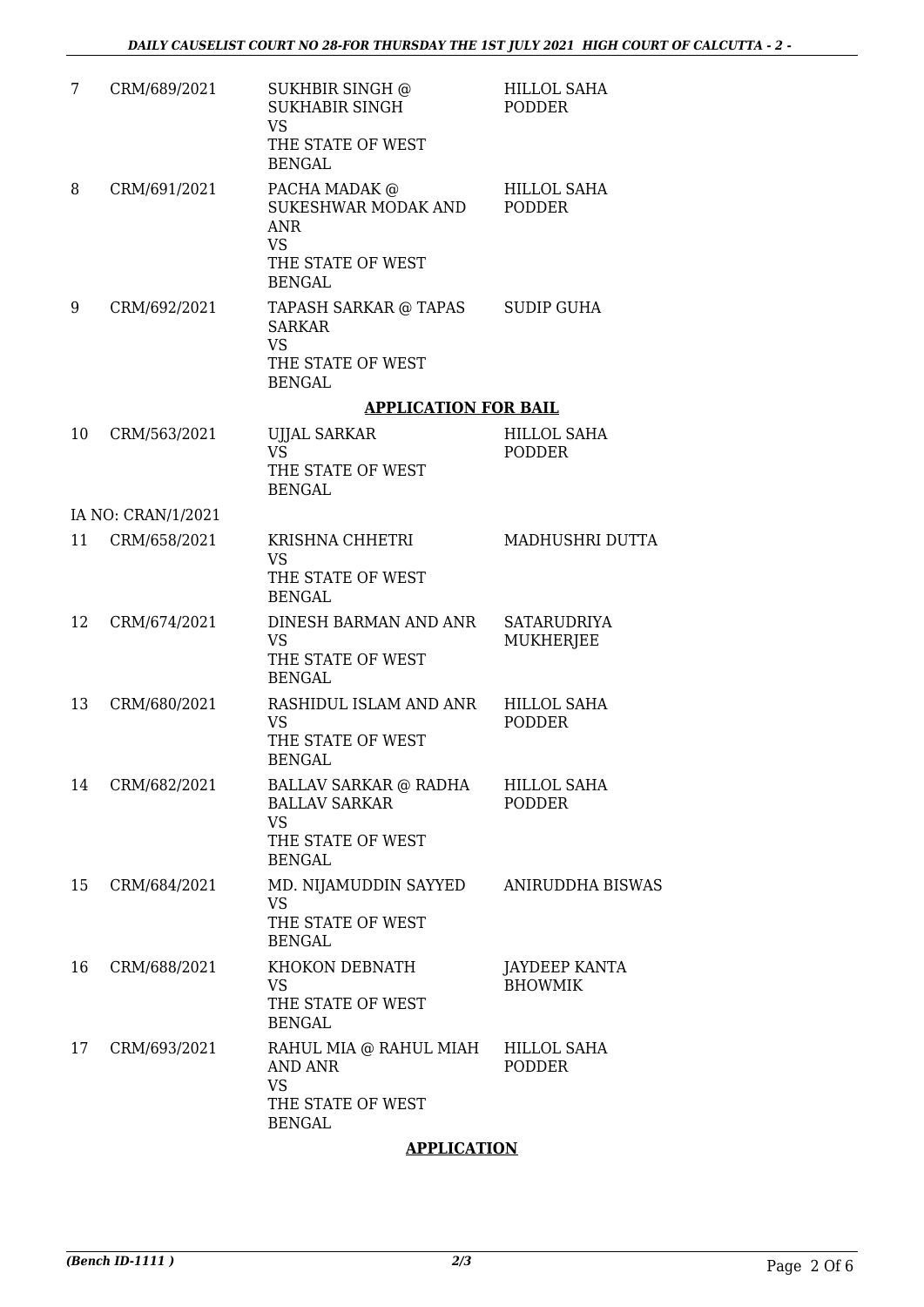| 18 |                 | IA NO. CRAN/1/2021 BANI BANERJEE AND ORS<br>Vs                                            | <b>HILLOL SAHA</b><br>PODDER |
|----|-----------------|-------------------------------------------------------------------------------------------|------------------------------|
|    |                 | THE STATE OF WEST                                                                         | HILLOL SAHA                  |
|    | In CRM/292/2021 | <b>BENGAL</b>                                                                             | PODDER                       |
| 19 |                 | IA NO. CRAN/1/2021 RAMESH MANJU BISHNOI@<br>RAMESH MANJU BISHNOY@<br>RAMESH KUMAR BISHNOI | PRITAM ROY<br>PRITAM ROY     |
|    | In CRM/497/2021 | Vs<br>THE STATE OF WEST<br><b>BENGAL</b>                                                  |                              |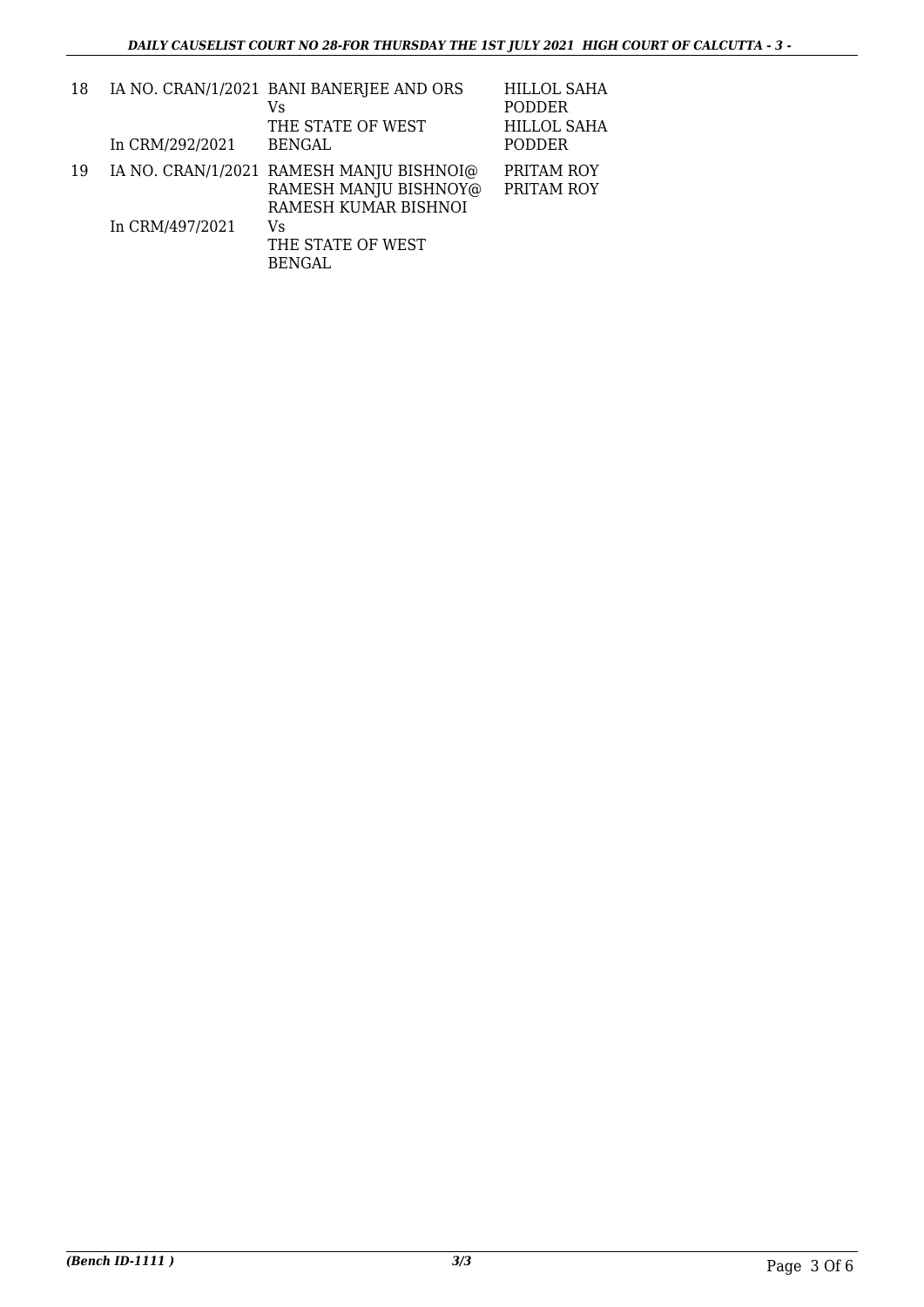

**DAILY CAUSELIST For Thursday The 1st July 2021**

**COURT NO. 19 SINGLE BENCH (SB-VIII) AT 11:00 AM HON'BLE JUSTICE SHAMPA SARKAR (VIA VIDEO CONFERENCE)**

**FROM PRINCIPAL BENCH**

#### **MOTION** 1 WPA/1079/2021 RATAN BANIK VS FCI AND ORS NEIL BASU 2 WPA/1087/2021 BIDHAN SARKAR VS STATE OF WEST BENGAL AND ORS. DEBAJYOTI DEB 3 WPA/1089/2021 (02-07-2021) NIRMALA DEVI VS STATE OF WEST BENGAL AND ORS. KAUSTUV SHOME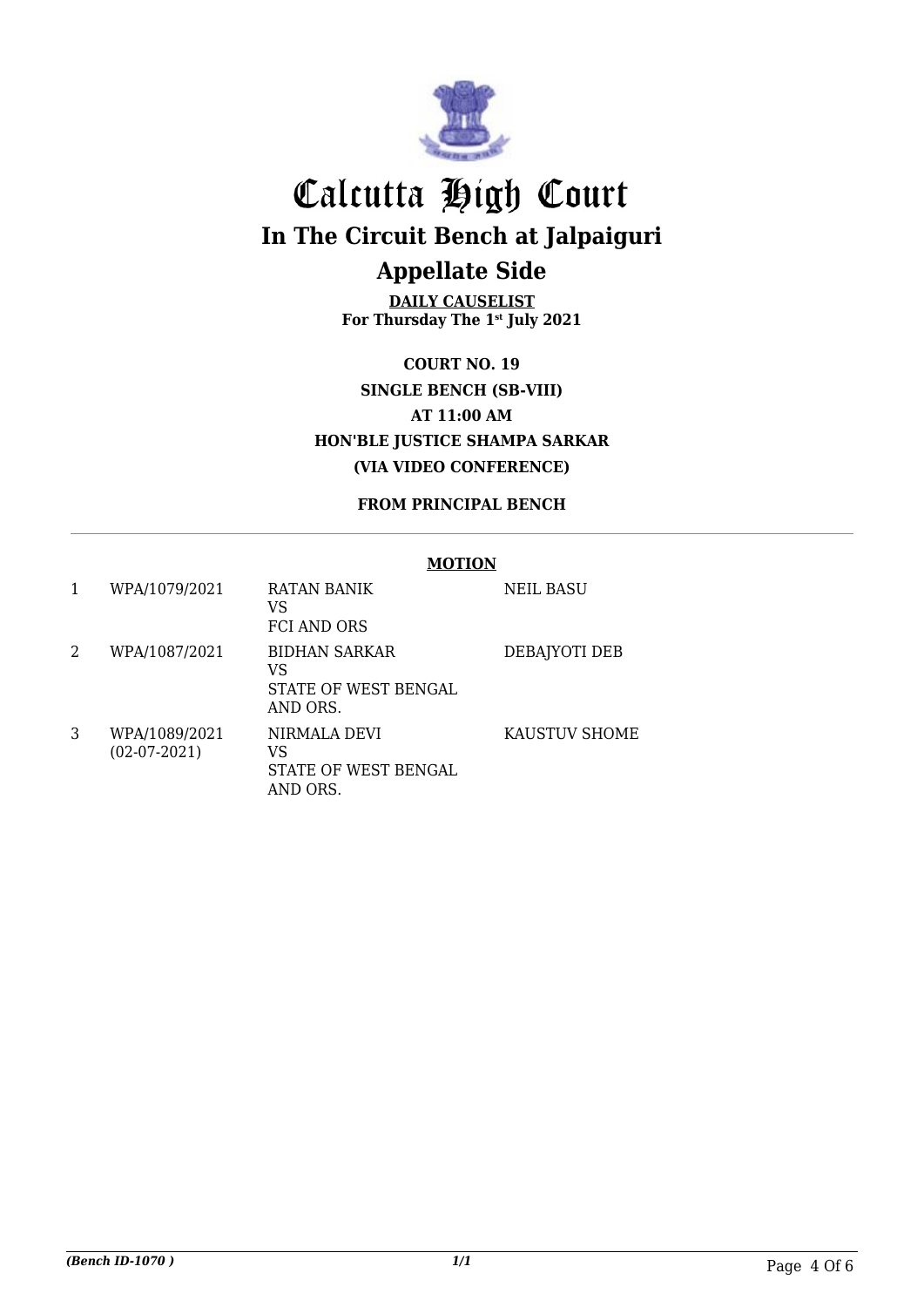

**DAILY CAUSELIST For Thursday The 1st July 2021**

**COURT NO. 24 SINGLE BENCH (SB - IX) AT 11:00 AM HON'BLE JUSTICE AMRITA SINHA (VIA VIDEO CONFERENCE)**

**FROM PRINCIPAL BENCH**

#### **MOTION**

| WPA/1062/2021 | <b>RUPAK DAS</b><br>VS<br>THE STATE OF WEST<br><b>BENGAL AND ORS</b> | <b>SUMAN SEHANABIS</b><br>(MANDAL) |
|---------------|----------------------------------------------------------------------|------------------------------------|
| WPA/1085/2021 | PHURBA LAMA<br>VS<br>STATE OF WEST BENGAL<br>AND ORS.                | SUBHASIS SAHA                      |